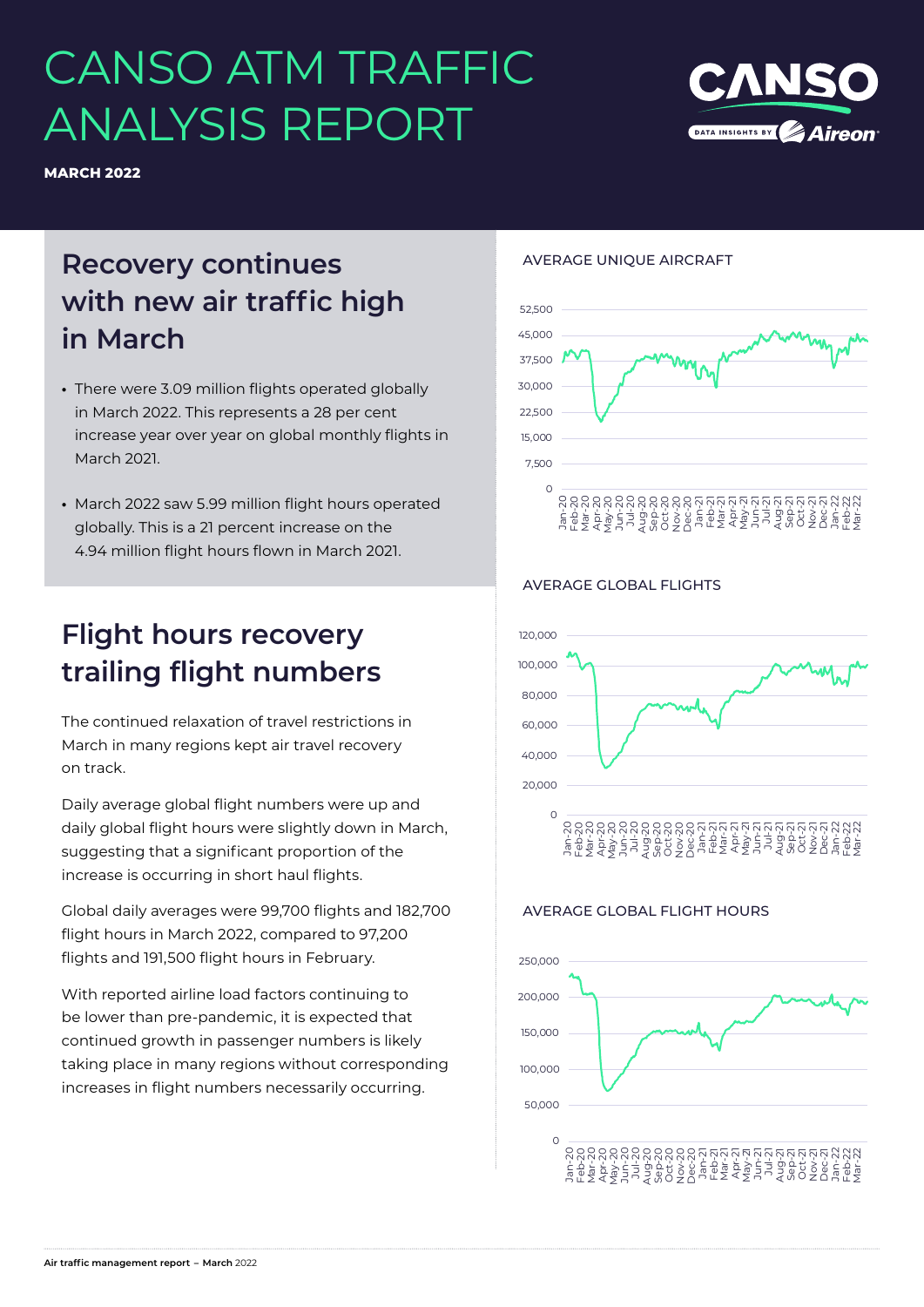### **Global daily flights variation**

ROLLING 7-DAY AVERAGE OF DAILY FLIGHTS



The rolling 7-day average of global daily flight volumes ranged between 98,200 and 102,800 flights in February. 4 March 2022 represents a new recovery high with the 7-day average reaching 102,800, replacing the previous high, which occurred on October 20, 2021.

# **Daily flight hours**

FLIGHT HOURS SINCE APRIL 2019 WITH PERCENTAGE OF DAY-TO-DAY VARIABILITY



Global flight hours are an important metric of ATM workload. The post-pandemic high occurred on 23 July 2021 when 211,000 flight hours operated.

Daily flight hours in March 2022 ranged between 204,700 and 184,200 hours per day.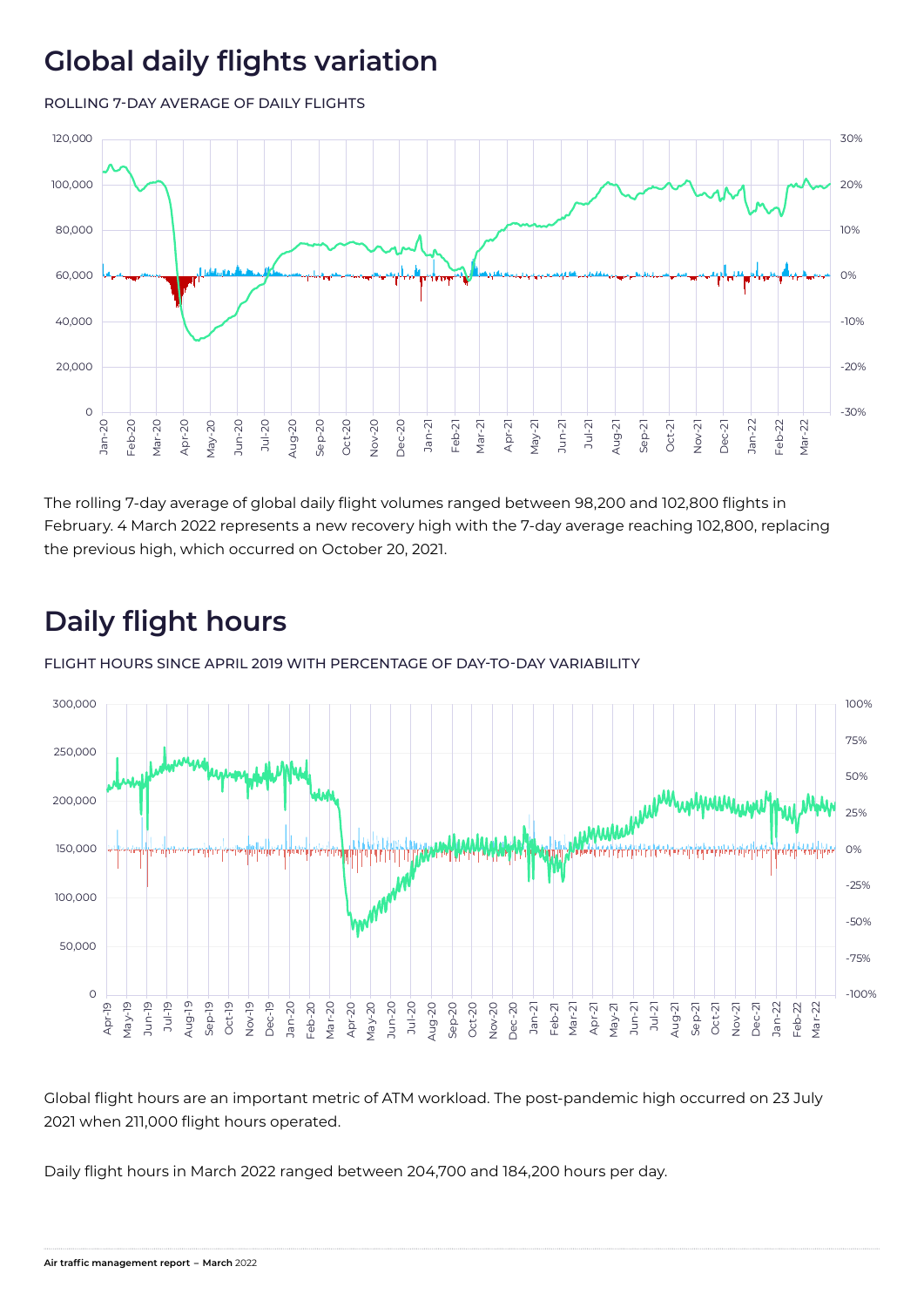### **Percent change in movements by region**



Air traffic in Asia was heavily affected again in March with the region shedding another 3,600 daily flights over levels seen in February 2022 and continuing to trail all other regions in air traffic recovery. Sharp month over month increases were seen in the North Atlantic, Europe, Central America and the Caribbean, which together added 6,800 daily flights.

### **Tracking the recovery: Flights and flight hours by region**

|                       | Dates                      | Average daily<br>flight hours | Percent change | Average daily<br>movements | Percent change |
|-----------------------|----------------------------|-------------------------------|----------------|----------------------------|----------------|
| <b>Middle East</b>    | 01 Jan 2020<br>20 Mar 2022 | 7,400<br>8,300                | $+12%$         | 6,100<br>5,200             | $-15%$         |
| <b>North America</b>  | 01 Jan 2020<br>20 Mar 2022 | 67,400<br>73,200              | $+9%$          | 38,000<br>45,600           | $+20%$         |
| Europe                | 01 Jan 2020<br>20 Mar 2022 | 44,700<br>37,400              | $-16%$         | 24,900<br>22,900           | $-8%$          |
| South America         | 01 Jan 2020<br>20 Mar 2022 | 10,700<br>9,500               | $-11%$         | 5,800<br>5,500             | $-5%$          |
| Asia                  | 01 Jan 2020<br>20 Mar 2022 | 74,900<br>43,500              | $-42%$         | 35,000<br>19,400           | $-45%$         |
| Caribbean             | 01 Jan 2020<br>20 Mar 2022 | 9,100<br>8,700                | $-4%$          | 6,400<br>6,000             | $-6%$          |
| Africa                | 01 Jan 2020<br>20 Mar 2022 | 4,200<br>3,800                | $-10%$         | 1,800<br>1,800             | 0%             |
| <b>North Atlantic</b> | 01 Jan 2020<br>20 Mar 2022 | 6,800<br>5,700                | $-16%$         | 2,300<br>1,900             | $-17%$         |